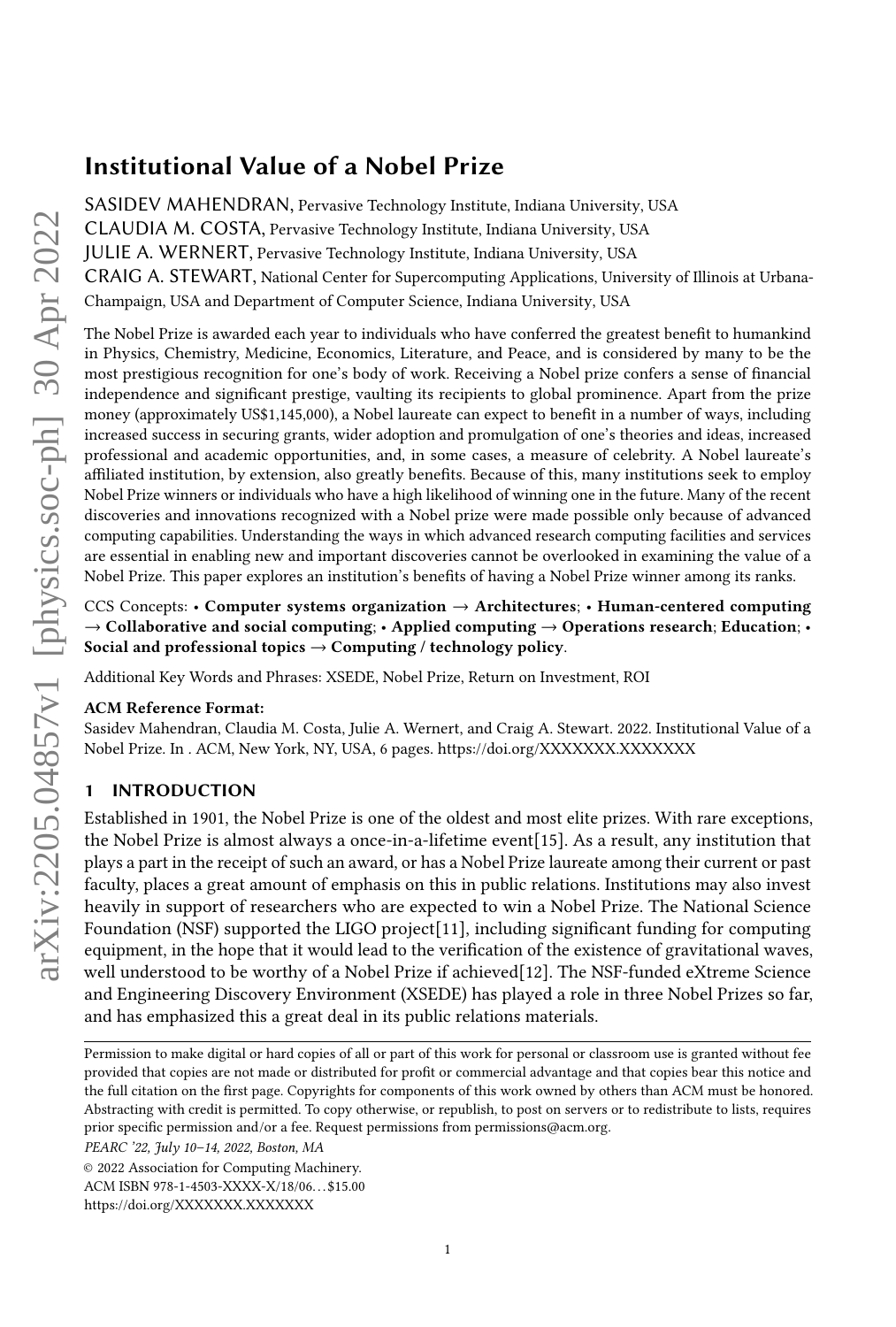Receiving a Nobel prize confers a sense of financial independence and significant prestige, vaulting its recipients to global prominence. Apart from the prize money, a Nobel laureate can expect to benefit in a number of ways, including increased success in securing grants, wider adoption and promulgation of one's theories and ideas, increased professional and academic opportunities, and, in some cases, a measure of celebrity.

The institution with which a Nobel laureate is affiliated, by extension, also greatly benefits. Nevertheless, it is hard to know how valuable a Nobel Prize is to institutions claiming some role in supporting the work leading to such an award. Stewart et al.[\[17\]](#page-5-4) have discussed the challenges of assessing the value of qualitative outcomes of the use of advanced cyberinfrastructure resources and specifically mentioned the challenge of assessing the value of a Nobel Prize. Dozens of universities in the US boast Nobel Prize winners among its faculty; XSEDE boasts three among its community of researchers. Indeed, universities other than Indiana University have made investments in computing resources in the hopes they would result in a discovery sufficiently significant to receive a Nobel Prize. XSEDE provided computational support for research that led to two Nobel Prizes in Physics. It is often helpful to explain what the return on investment (ROI) in computer systems is or could be. Understanding the value of a Nobel Prize is a prerequisite for any attempt to understand the ROI in a cyberinfrastructure system that enables award-winning research.

With all of the attention given to Nobel Prizes, one would expect an existing way to analyze its value to institutions supporting the research. We have searched academic literature and public press and can find very little written about this topic. Our purpose in this paper is to make "first attempts" at assessing the value of the Nobel Prizes and the impact of these prizes on affiliated organizations by looking at three organizations from different sectors: General Electric, Indiana University, and the NSF-funded XSEDE. We will look at the financial impacts of Ivar Giaever's Nobel Prize in Physics for discovering electron tunneling in superconductors, pivotal in developing General Electric's magnetic resonance imaging (MRI) technology. For the 2009 Nobel Prize in Economics awarded to Elinor Ostrom of Indiana University for her analysis of economic governance, we focus on the impacts on the institution. Finally, the 2013 Nobel Prize in Chemistry, awarded to Martin Karplus, Michael Levitt, and Arieh Warshel for their contributions in computational chemistry enabling the use of both classical and quantum physics to simulate chemical reactions, we use this case to exemplify scientific impact. XSEDE played an important role in providing the computational resources required to enable their experiments[\[8\]](#page-5-5). This is very much the beginning of an approach to the challenge of assessing the value of a Nobel Prize, though certainly not a definitive conclusion. This paper, using use case methodologies, speaks more specifically to the value of a Nobel Prize to institutions supporting Nobel Prize Laureates than any other report of which we are aware.

#### 2 METHODS

This paper follows a case-study-based method to analyze each institution and understand the impact of a Nobel Prize on it. For this study, data was gathered using a variety of methods like interviews, observations, and analysis of primary and secondary sources, including articles, research papers, and official documents.

# 2.1 General Electric

In 1901, General Electric (GE) founded the Corporate Research and Development Center, the first dedicated industrial laboratory in the world. Having begun his career at GE's Canadian division, Ivar Giaever joined the research laboratory in 1956. In 1960, he demonstrated the tunneling of electrons under superconducting conditions, which according to classical physics, had been thought impossible. He discovered how to pitch electrons through a thin layer of insulating material, earning the 1973 Nobel Prize in Physics; this work later proved pivotal to General Electric's development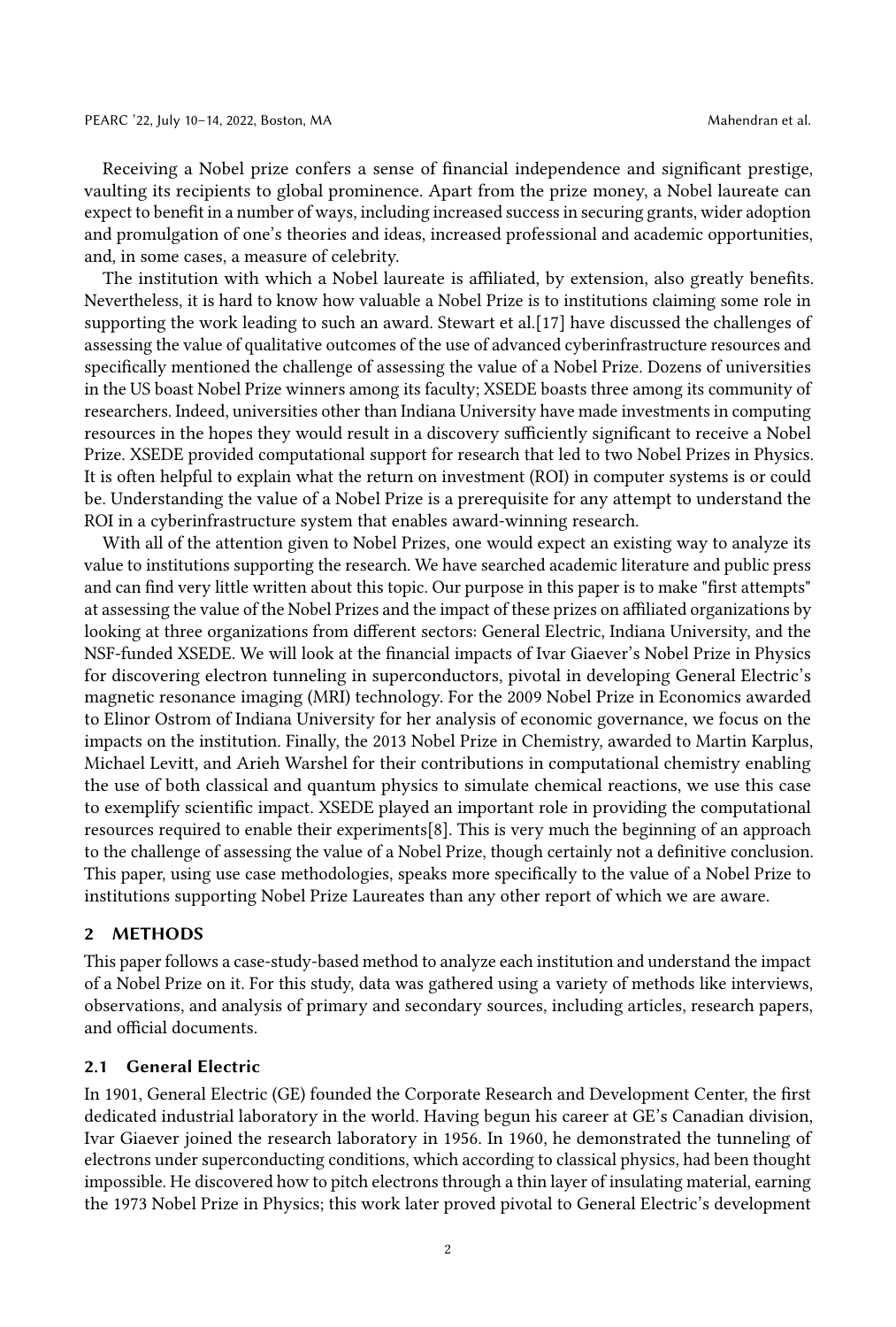of the world's first full-body MRI machine. Through this experiment, Giaever also validated the Bardeen–Cooper–Schrieffer (BCS) theory of superconductivity[\[4\]](#page-5-6).

As a consequence of Giaever's pioneering research, superconductivity seemed to have many potential applications. While GE's business units showed an interest in the technology and expectations were high, the commitment was low, and, ultimately, a decision was made to discontinue the development of new products using this technology. Fortunately, an independent entrepreneur was interested in the technology and agreed to create a spin-off venture with General Electric, known as Intermagnetics General Corporation[\[4\]](#page-5-6). Intermagnetics aggressively pursued the laboratoryresearch-magnets business and within a year, the venture became profitable, with GE's medical division being its major customer. With the success of this venture, GE realized that superconducting magnets were vital to the performance and reliability of MRI systems, and began to heavily invest in their design and manufacture. GE reentered the superconducting magnet business and rolled out its first full-body MRI system in 1984[\[4\]](#page-5-6).

Over the course of decades, MRI systems have had a significant impact on GE's growth. After its initial investment of \$300 million in 1979[\[6\]](#page-5-7), the MRI division returned its first profits in 1988. GE's 1988 annual report[\[7\]](#page-5-8) states that the MRI division was one of the main reasons for record levels of earnings and gains during the previous year. Furthermore, looking at the historical stock price trajectory, a significant increase in the stock price after 1988 can be clearly seen. Also, Securities and Exchange Commission filings further underscore the impact of MRI systems on GE's increased business[\[6\]](#page-5-7).

<span id="page-2-0"></span>

Fig. [1](#page-3-0). Historical average closing and adjusted  $^1$  stock price every year from 1985 to 1991, via Yahoo Finance[\[10\]](#page-5-9)

Looking at Fig. [1,](#page-2-0) one can see that GE'S stock price has increased steadily since 1988[\[10\]](#page-5-9), the same year the GE's MRI division showed its first profits. Thus, one can reasonably conclude that the Nobel Prize-winning research on superconductivity was pivotal in helping the company develop the MRI technology[\[9\]](#page-5-10) and, in turn, contributed to the company's increased profits and stock gains.

# 2.2 Indiana University

Indiana University's Distinguished Professor of Political Science, Elinor Ostrom was awarded the Nobel Prize for Economic Sciences, also known as the Sveriges Riksbank Prize, in 2009[\[3\]](#page-5-11). Ostrom's work focused on economic governance, especially the cultural and natural resources accessible to all members of society (i.e., air, water, habitable land), also known as "the commons." Ostrom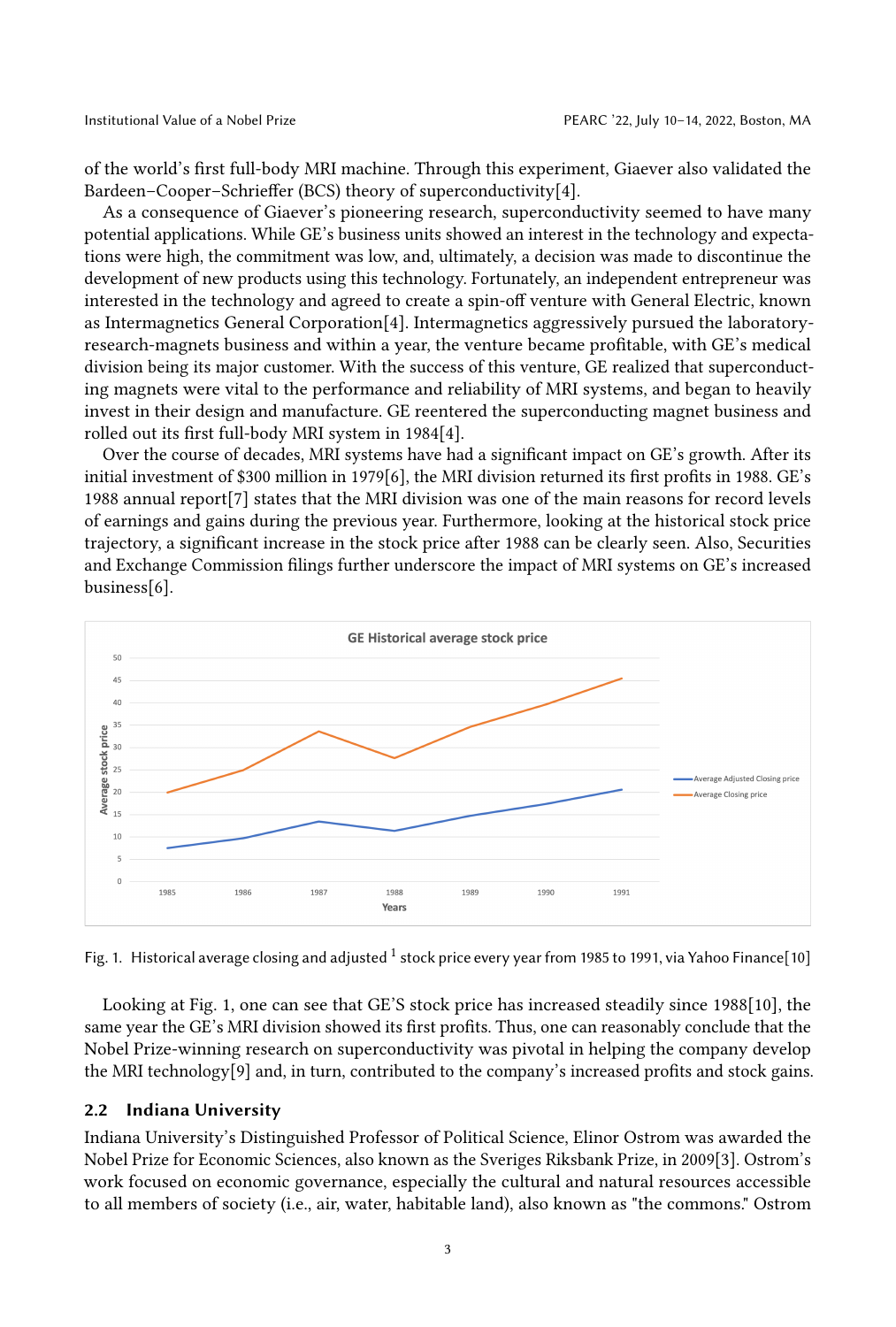demonstrated the fallacy of the "tragedy of the commons" by showing how local communities can successfully manage "the commons" without any regulation by central authorities and, in turn, disproving the notion that "the commons" would inevitably be exploited and destroyed over time. This was the most recent Nobel Prize awarded to a faculty member at Indiana University[\[1\]](#page-5-12). Michael McRobbie, who now serves as the university chancellor, was the president of Indiana University when Ostrom received her Nobel Prize. In a February 2022 interview conducted by this paper's authors, McRobbie shared his perspectives on the impacts of the Nobel Prize on the life and legacy of the institution.

During an interview conducted by the authors on February 28, 2022, Michael McRobbie, University Chancellor, Indiana University, stated that while there are dozens of other prizes that may offer more money, nothing comes close to a Nobel Prize in prestige and lasting impact. Winning a Nobel Prize obviously speaks to the person's exemplary work. For an institution, it reflects on its reputation for academic excellence and commitment to quality. The award of a Nobel Prize to one of its faculty also speaks to the research environment present at an institution, which, in turn, allows the university to attract and retain the best and brightest faculty and students. In McRobbie's view, Elinor Ostrom's Nobel Prize still has a lasting impact on Indiana University. The Prize is reasserting and independently validating the excellence of IU's research enterprise, "putting it on the map as one of a small number of elite universities whose faculty have recently won Nobel Prizes."

Furthermore, McRobbie noted that a previously awarded Nobel Prize might influence the selection of future Nobel laureates, and "because it has an enormous impact on the perception of the institution's academic excellence, it may also bolster the success of development campaigns and alumni donations, as well as the institution's competitiveness in winning federal research dollars." When hiring faculty members, "the prospect of a Nobel Prize is certainly a factor not to be overlooked." He also noted that computational resources, in which IU heavily invested during his tenure, have been crucial for Nobel Prize-winning research in recent years.

There are nine Nobel prizes associated with IU, more than in some countries. McRobbie stressed that Ostrom's Nobel Prize has been "galvanizing" for Indiana University, and the global recognition of her research accomplishments continues to generate tremendous goodwill. "It was a confirmation of her academic excellence, and that of Indiana University, in the strongest possible way."

#### 2.3 XSEDE (The eXtreme Science and Engineering Discovery Environment)

The 2013 Nobel Prize in Chemistry was awarded to Arieh Warshel, Martin Karplus, and Michael Levitt for the development of multi-scale models for complex chemical systems. They developed a method to make Newton's classical physics work side-by-side with the fundamentally different quantum physics[\[2\]](#page-5-13). Classical physics is easily used to model large molecules, but it is impossible to simulate chemical reactions. Conversely, quantum physics is used to simulate chemical reactions, but it requires enormous amounts of computing power, as the computer has to process every single electron and nucleus in a molecule[\[14\]](#page-5-14). As recently as the early 1970s, scientists were only able to simulate the chemical reactions of small molecules. Karplus and his research group had developed computer programs that could simulate chemical reactions with the help of quantum physics[\[14\]](#page-5-14).

Conversely, Warshel and Levitt developed a computer program based on classical theories to model all kinds of molecules. Eventually, Karplus and Warshel joined together to develop a computer program that drew on quantum physics and applied classical theories. A computer program enabling the simulation of molecular dynamics, called CHARMM, was first developed by Karplus's research group at Harvard in the late 1960s[\[5\]](#page-5-15). CHARMM was further improved by Arieh Warshel's consistent force field program and Michael Levitt's pioneering energy calculations

<span id="page-3-0"></span><sup>&</sup>lt;sup>1</sup> Average Adjusted closing price reflects any of the corporate actions upon the actual closing price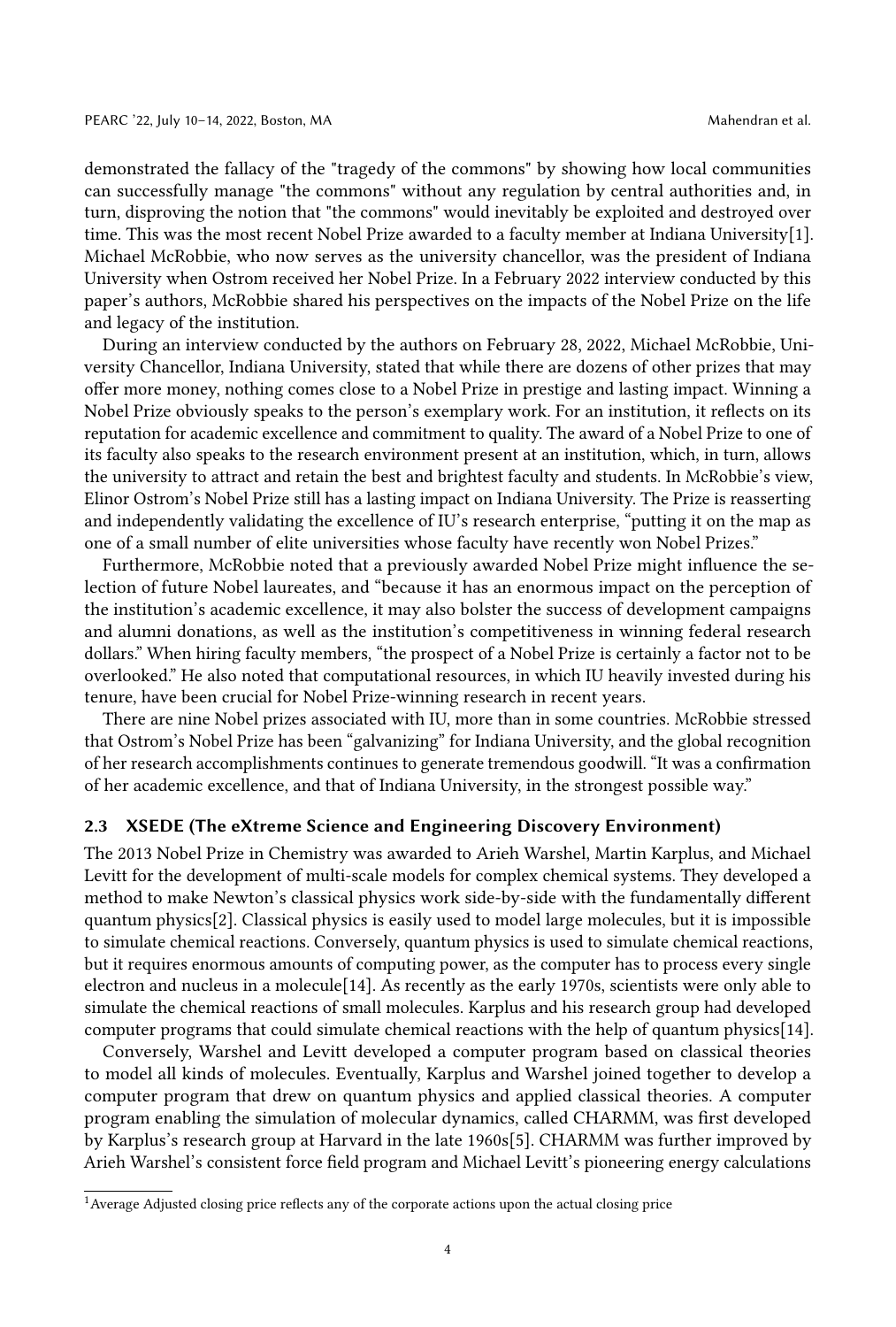for proteins. CHARMM is one of the key software products used by researchers and scientists all over the world for generating and analyzing a wide range of molecular simulations.

Karplus, Levitt, and Warshel have all used National Science Foundation (NSF)-supported cyberinfrastructure to advance their research, namely TeraGrid and its successor, XSEDE[\[16\]](#page-5-16). Both are advanced cyberinfrastructure systems that have enabled researchers to access and share high performance computing resources. Karplus used supercomputing resources, including the Queenbee, Big Ben, and Lonestar supercomputers that were part of TeraGrid[\[8\]](#page-5-5). Though XSEDE is not directly connected to the 2013 Chemistry Nobel Prize, it played a pivotal role in developing and popularizing the CHARMM software. CHARMM has had a significant impact on the scientific community and is widely used by researchers across the world. To better understand its impact, a scientific impact analysis of the CHARMM software is taken from the Web of Science[\[13\]](#page-5-17), as shown in Fig. [2.](#page-4-0)

<span id="page-4-0"></span>

Fig. 2. Number of times CHARMM was cited every year from 1995 to 2021, via Clarivate Web of Science.[\[13\]](#page-5-17)

# 3 CONCLUSION

The Nobel Prize remains the most prestigious and respected award for scientific research. Winning a Nobel prize creates lasting, multi-fold impacts for the individual and the affiliated organizations. As seen from the above case studies, the value of a Nobel Prize cannot be simply or practically connected to a number or reduced to a calculation.

For General Electric, the Nobel Prize-winning research directly contributed to the development of modern MRI technology, thereby having vast financial impact – not to mention saving countless lives – over the course of decades which continue today. Elinor Ostrom's Nobel Prize created a considerable impact in terms of goodwill and prestige for Indiana University, resulting in increased federal and philanthropic funding and the attraction and retention of the finest faculty and students. Finally, the CHARMM software, one of the results of research by Karplus, Warshel, and Levitt, continues to have significant impacts on the global scientific community.

This paper by no means can or should be the last word on assessing the overall value or impact of a Nobel Prize on an organization that supports research leading to discoveries acknowledged with this prize. Nonetheless, this paper makes clear that this is an interesting question which requires